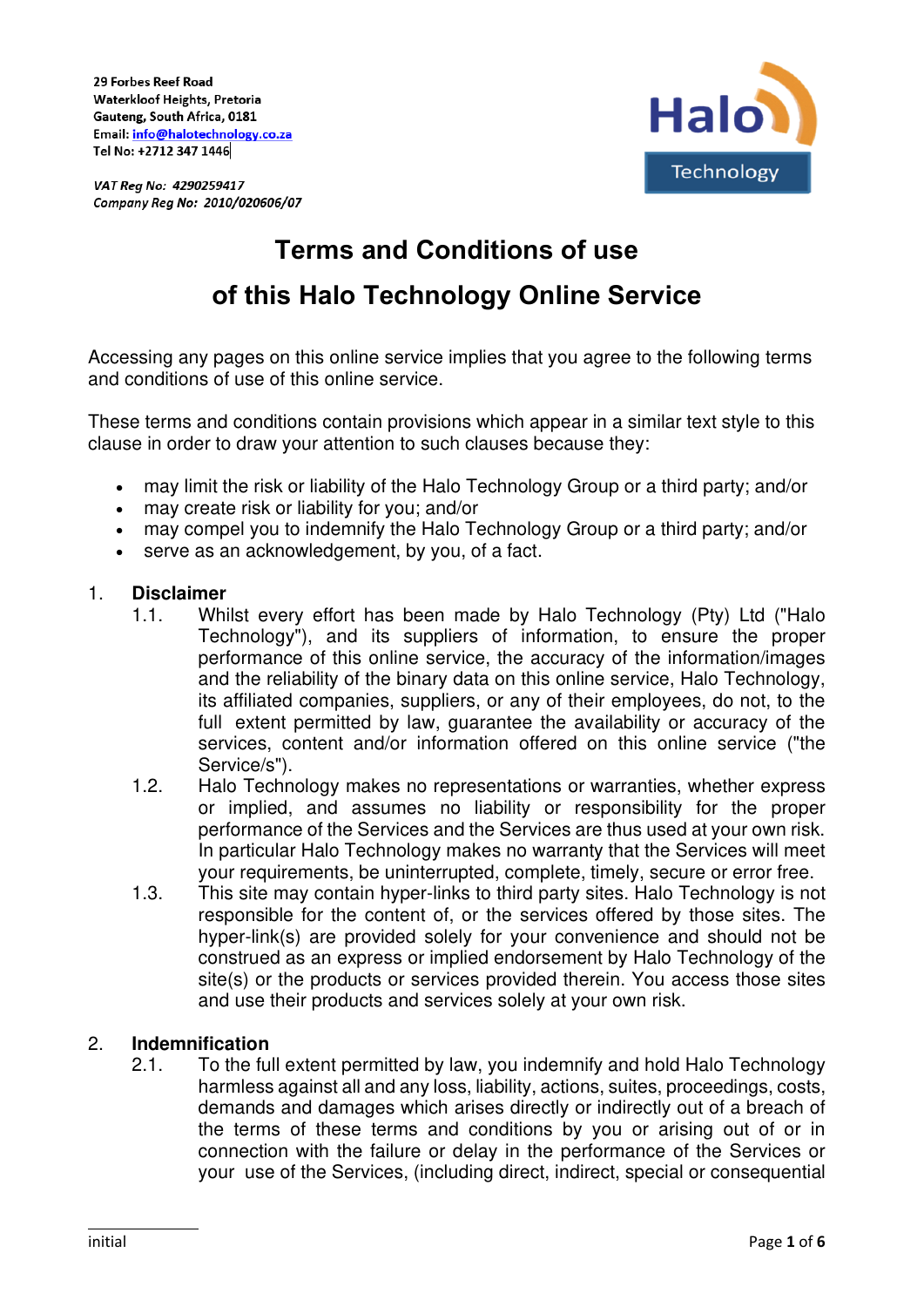VAT Reg No: 4290259417 Company Reg No: 2010/020606/07



damages), and whether in an action based on contract, negligence or any other action, or the use of the Services, other than in respect of losses caused by Halo Technology's gross negligence or intentional misconduct.

2.2. Without affecting the generality of 2.1 above, Halo Technology shall not be liable to you for any breach of these terms and conditions or failure to perform any obligations as a result of technical problems relating to its network, termination of any licence to operate or use the network, act of God, government control, restrictions or prohibitions or other government act or omission, whether local or national, act of default of any supplier, agent or sub-contractor, industrial disputes or any other cause beyond Halo Technology's control.

## 3. **Use of services**

- 3.1. You may only use the Services for lawful purposes, and you warrant that you shall not:
	- 3.1.1. use the Services to receive or transmit material which is in violation of any law or regulation, which is obscene, threatening, racist, menacing, offensive, defamatory, in breach of confidence, in breach of any intellectual property rights, or otherwise objectionable or unlawful;
	- 3.1.2. use the Services for the transmission of "junkmail", "spam", "chain letters", or unsolicited mass distribution of SMS;
	- 3.1.3. other than for your personal and non-commercial use, store on your computer, or print copies of extracts from this site, and you may not, other than for your personal and non-commercial use, "mirror" or cache information provided via this site on your own server, or copy, adapt, modify or re-use the text or graphics from this site without prior written permission from Halo Technology.

# 4. **Privacy policy and HALO Technology's Statement of privacy**

- 4.1. Halo Technology and all its associated companies are committed to respecting the privacy of your personal data. To demonstrate its commitment, Halo Technology has created this Security and Privacy Statement in order to communicate its intent to provide effective processes for the appropriate handling of such private information and to comply with applicable legislation that governs the authentication, protection and disclosure of personal information.
- 4.2. What types of information are Halo Technology collecting, and how do we do it You will be able to explore the majority of the Services offered on this site without us collecting any identifiable information from you. For the purpose of business communications, administration and transacting Halo Technology may collect and/or use personal information, for example: your name, address, telephone number, e-mail, current geographical location and/or account details. This will enable Halo Technology to: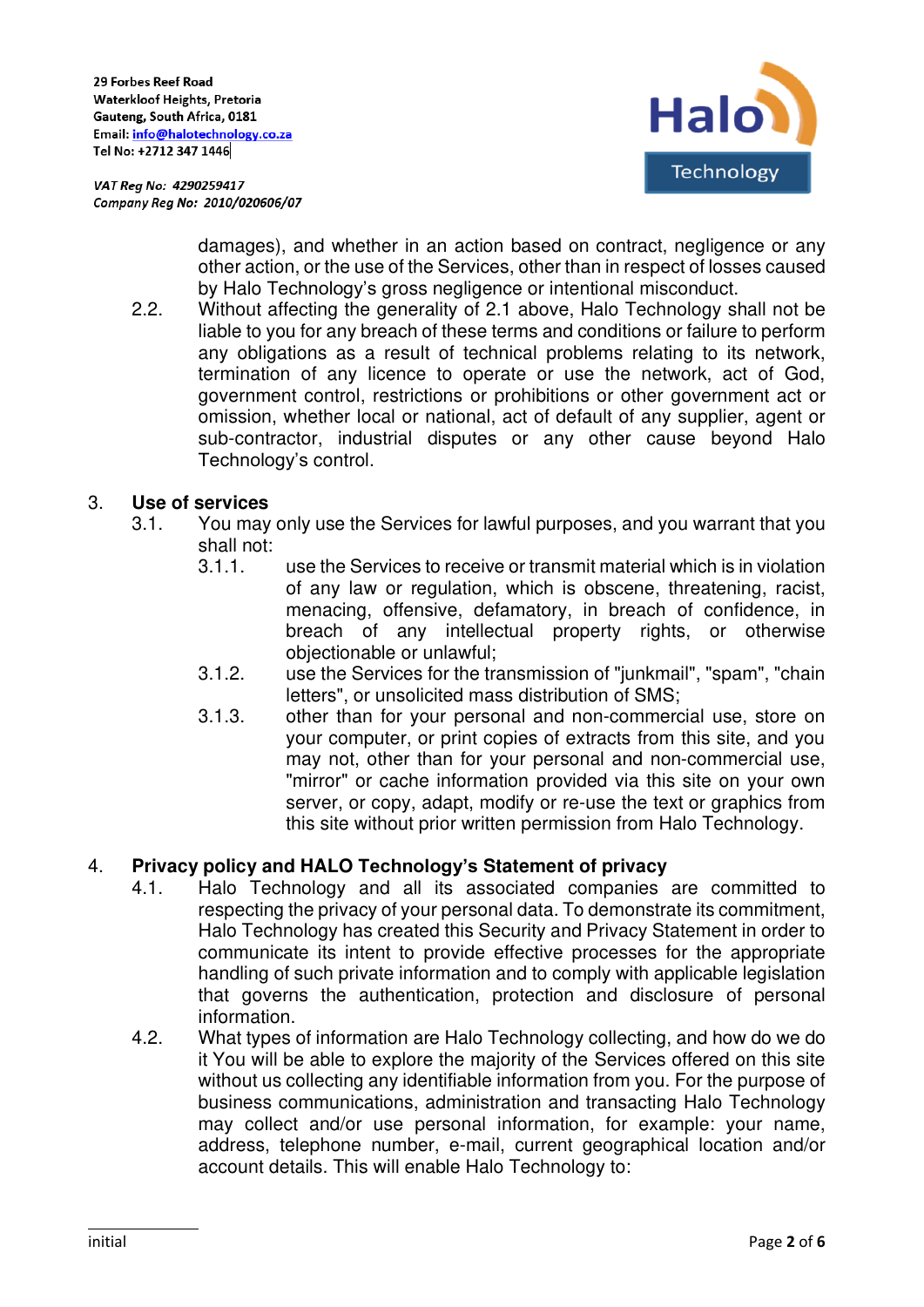29 Forbes Reef Road Waterkloof Heights, Pretoria Gauteng, South Africa, 0181 Email: info@halotechnology.co.za Tel No: +2712 347 1446



VAT Reg No: 4290259417 Company Reg No: 2010/020606/07

- respond to queries or requests submitted by you;
- process orders or applications;
- resolve problems with goods and services previously supplied; and/or
- create products or services that may meet your future requirements;
- Halo Technology will use, collect, store, process, transmit or otherwise handle private information only with the knowledge and consent of you, our customer.
- 4.3. The use of Cookies:

Halo Technology may store some information (commonly known as a "cookie") on your computer when you visit our web site. This enables Halo Technology to recognise you during subsequent visits. The type of information gathered is non-personal (such as: the IP address of your computer, the date and time of your visit, which pages you browsed and whether the pages have been delivered successfully. Apart from merely establishing basic connectivity and communications, Halo Technology may also use this data in aggregate form to develop customised services - tailored to your individual interests and needs. Should you choose to do so, it is possible (depending on the browser you are using), to be prompted before accepting any cookies, or to prevent your browser from accepting any cookies at all. This will however cause certain features of the web site not to be accessible.

- 4.4. What about the security of my personal data? Halo Technology has implemented technology, policies and processes aimed at protecting the confidentiality, integrity and availability of your personal information. We will update and refine these measures on an on-going basis. Please note that Halo Technology cannot be responsible for the privacy policies and practices of other sites you may access using links from this Service. We recommend that you check the policy of each site you visit and that you contact that specific organisation if you have any concerns or questions. Please be aware that internet communications are inherently insecure unless they have been encrypted. Your communications may be routed through any number of countries before reaching this site. Halo Technology therefore assumes no responsibility or liability of any nature whatsoever for the interception or loss of personal information beyond our control.
- 4.5. Will Halo Technology disclose any of my personal information?

Halo Technology does not distribute any of your personal information to third parties; unless it's required to deliver the products or services requested by you. In addition, Halo Technology will not sell your personal information to third parties unless you give us your specific permission to do so. For example, we may disclose your data to a credit card company to obtain payment for a purchase you initiated. It may also be necessary to pass on your data to a supplier who will deliver the product on order. In addition, Halo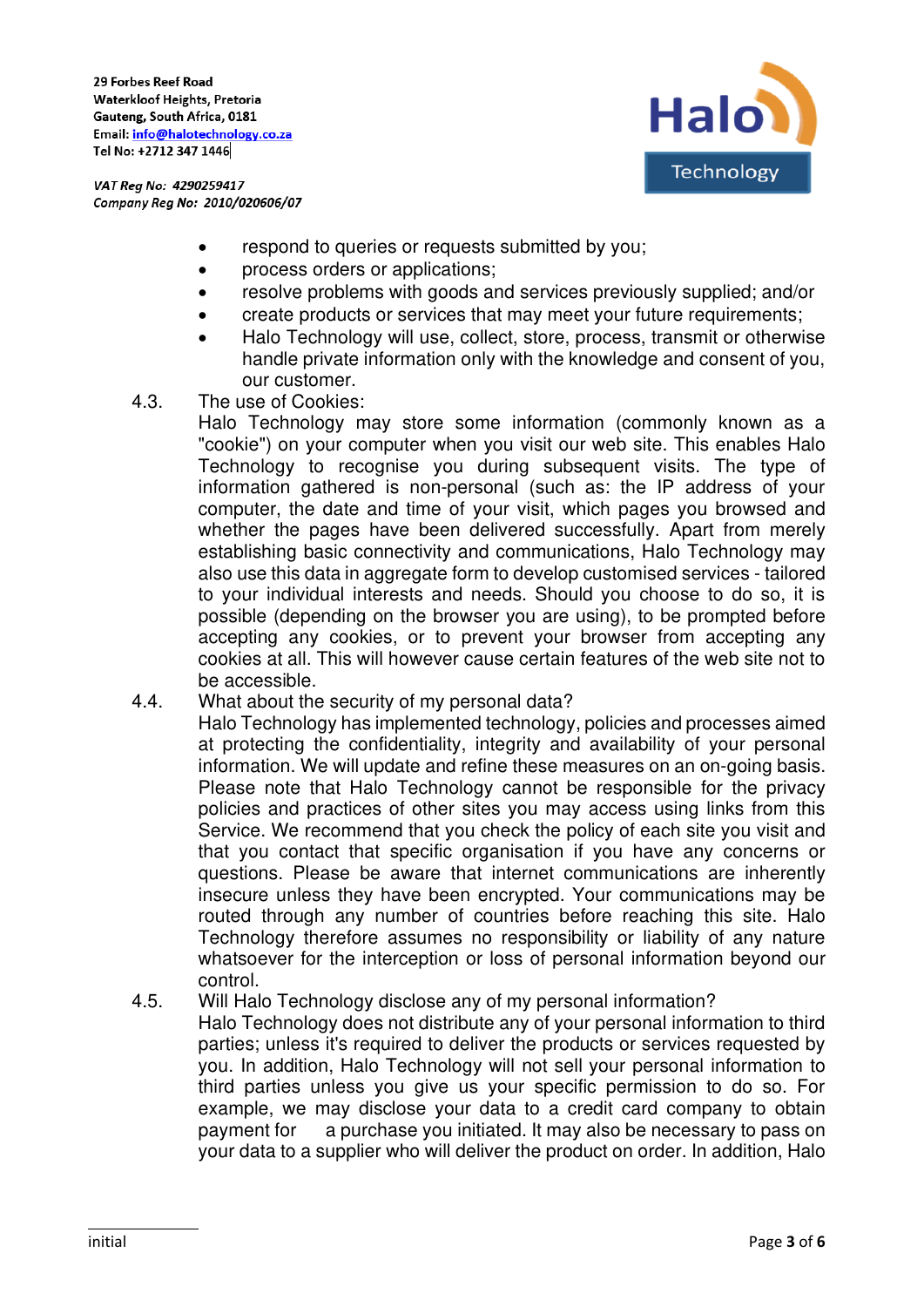

VAT Reg No: 4290259417 Company Reg No: 2010/020606/07

> Technology may be obligated to disclose personal information to meet any legal or regulatory requirements of applicable laws.

- 4.6. Amendments to this Security and Privacy Statement:
	- Halo Technology reserves the right to amend or modify this Security and Privacy statement at any time in response to new privacy legislation.
- 4.7. Whilst your name and e-mail address which is supplied to us when registering for the Services will not automatically be made available to the recipient of your SMS, we nevertheless are able to trace the source of an SMS, and such information will be made available to the authorities if required by law.
- 4.8. Monitoring or recording of your calls, e-mails or SMS's may take place for business purposes to the extent permitted by law, such as for example quality control and training for the purposes of marketing and improving the Services. However, in these situations, we will not disclose information that could be used to personally identify you.
- 4.9. You agree that Halo Technology may, to the full extent permitted by law, receive or disclose your personal information, documents, detailed call records, credit profile information and/or any other credit information from or to any of Halo Technology's shareholders, related entities, suppliers, agents, professional advisors or any company within the Halo Technology Group for marketing purposes, subject to your right to restrict receipt of unwanted marketing material or other rights in terms of the Consumer Protection Act, 2008.

# 5. **Electronic communications**

All electronic communications, including any attachments thereto that are transmitted to you by Halo Technology, shall be on the following terms and conditions:

- 5.1. Before any purported agreement, that has been negotiated either wholly or partly by electronic means, shall be considered binding on Halo Technology, the following terms and conditions shall apply:
	- 5.1.1. an advanced electronic signature, (as defined in the Electronic Communications and Transactions Act 25 of 2002), of a duly authorized member of the Board of Directors of Halo Technology shall be required to be used and attached to any electronic communication containing any offer and/or acceptance by Halo Technology, as the case may be;
	- 5.1.2. where Halo Technology is acting as the offeror, the agreement shall be deemed to have been concluded at the time when and place where the acceptance of the offer was actually received by the Director so acting on behalf of Halo Technology, and upon such Director expressly and manually acknowledging receipt of such acceptance;
	- 5.1.3. electronic communications shall be considered to have been sent by a Director as aforesaid only if:

5.1.3.1. the Director sent it personally; or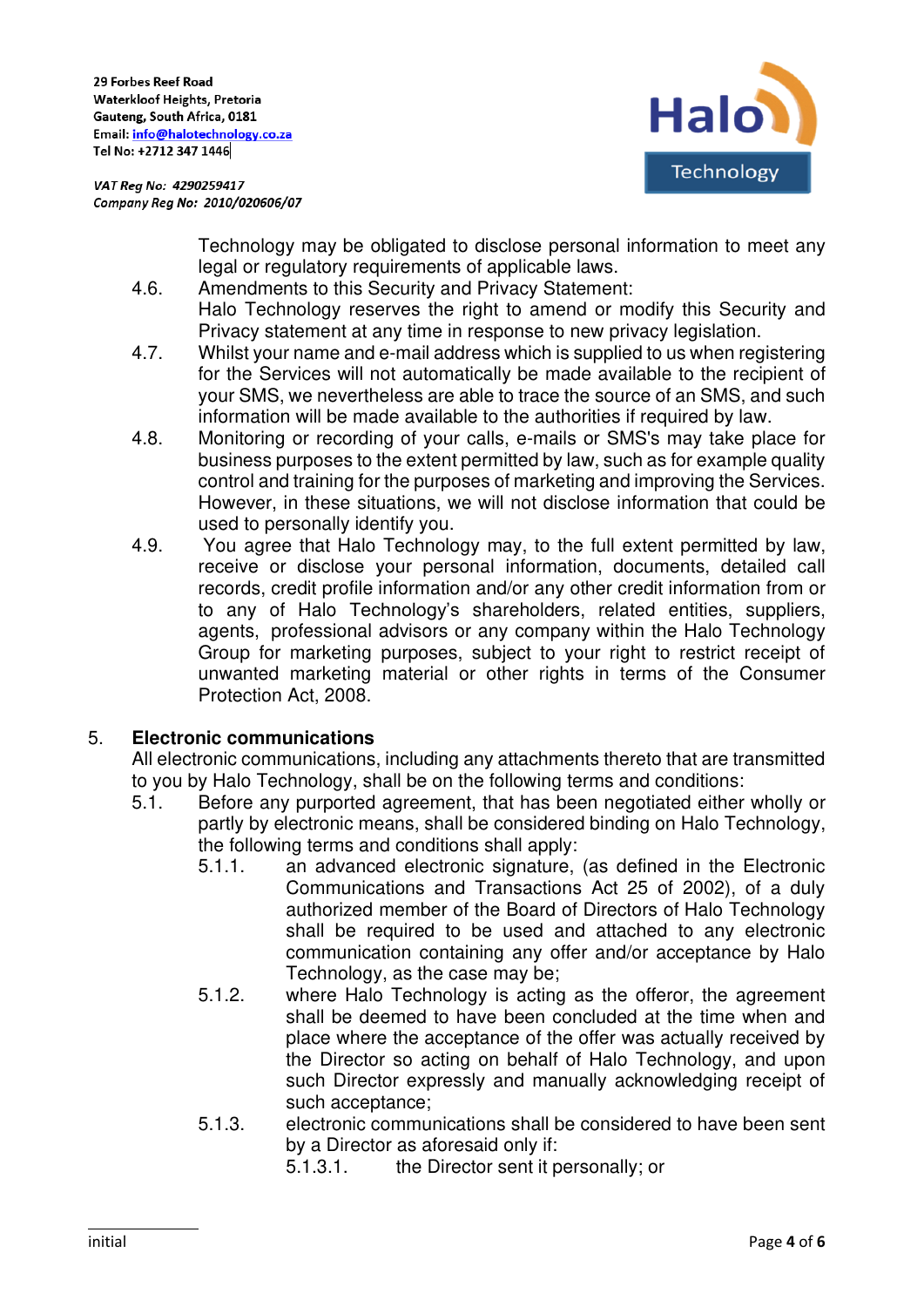



- 5.1.3.2. it was sent by a person who had the required authority to act on behalf of the said Director.
- 5.2. Any opinion or advice contained in electronic communications shall be subject to the terms and conditions contained in any governing agreement.
- 5.3. Halo Technology is not responsible for the proper and/or complete transmission of the information contained in the electronic communication or of the electronic communication itself nor in any delay in its receipt.
- 5.4. Whilst Halo Technology does employ virus filtering, it provides no guarantees or warrantees that the electronic communication is virus-free.

## 6. **Intellectual property rights**

You acknowledge that Halo Technology owns or is the licensor of the intellectual property rights in and to all Services contained herein, and that the unauthorised use thereof is expressly prohibited. The word or mark "Halo Technology", and "Voda", however represented, including stylised representation, all associated logos and symbols and combinations of any of the aforegoing with another word or mark, used on this site, are the trademarks of Halo Technology, or one of its affiliated companies.

## 7. **Password and/or One Time PIN**

If you have a password or One Time PIN (OTP) you undertake to keep it secure and warrant that no other person shall use the Services utilising your password or OTP, and you acknowledge further that you are responsible for ensuring that no unauthorised access to the Service is obtained using your password or OTP, and that you will be liable for all such activities conducted pursuant to such use, whether authorised or not.

## 8. **Documentation and Transactions**

- 8.1. Documentation and Application form relating to purchasing, rental and credit application will be made available on this site;
- 8.2. We reserve the right to amendments when called for.
- 8.3. The documentation purport to be what they are as per date of establishment and applicable law at that stage.
- 8.4. All transactions which constitutes from our website is subject to the terms and agreement of the transaction, being purchase, rental of credit application.

# 9. **Termination and variation**

To the full extent permitted by law, we reserve the right to alter, restrict and/or terminate the Services to you in particular, or to the public in general, without notice or reason, or to revise these terms and conditions, and/or the prices at which the Services are offered, at any time. Such changes will be posted on this site and will be deemed to have been accepted by you if you continue using the Services. The obligation therefore is on you to review these terms and conditions at regular intervals.